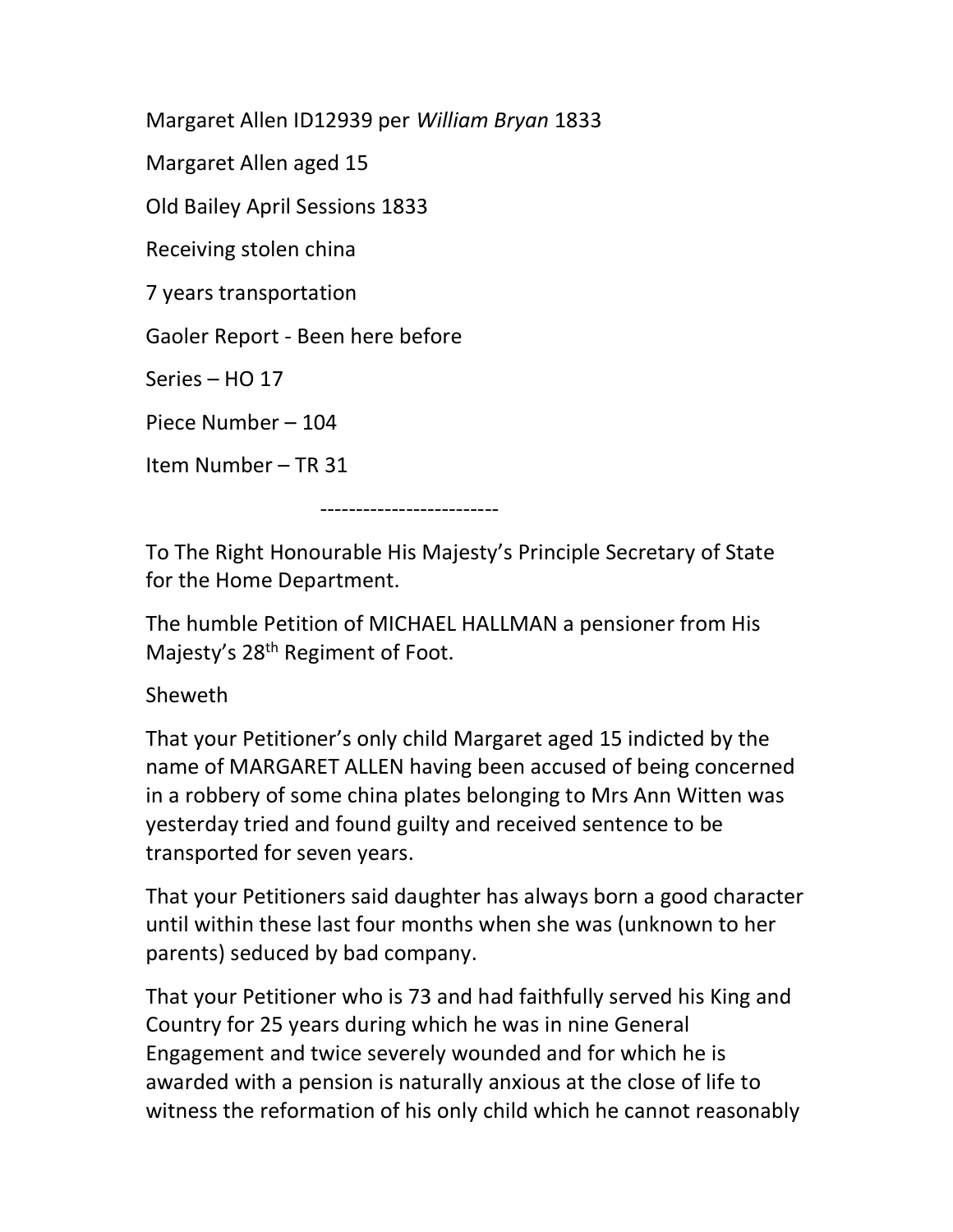expect to do if her present sentence is carried into execution . The mother who is 58 years old is in a state of illness bordering on distraction and her life almost despaired of. MARY GASKINS the companion of your Petitioners daughter was only sentenced to imprisonment and hard labour the reason your Petitioner cannot know.

Your Petitioner humbly prays that your Lordship upon inquiring into all the circumstances may be induced to mitigate the punishment and considering the youth of your Petitioners child substitute such one as will not send her out of the country

Such is the pray of her afflicted parents.

Michael Hallman

Margaret Hallman

-----------------------

19th April

My Lord

May I solicit your attention to the case of MARGARET ALLEN and MARY GASKIN who have been convicted this present Sessions of stealing plates from me the Prosecutor.

If your Lordship will be pleased to consider the long imprisonment they have gone through since 19<sup>th</sup> February and their being young in years that your Lordship will be pleased to mitigate their punishment as far as your Lordship will consider proper.

Your Lordships humble servant

Ann [Mitten]

------------------------------

19th April

London